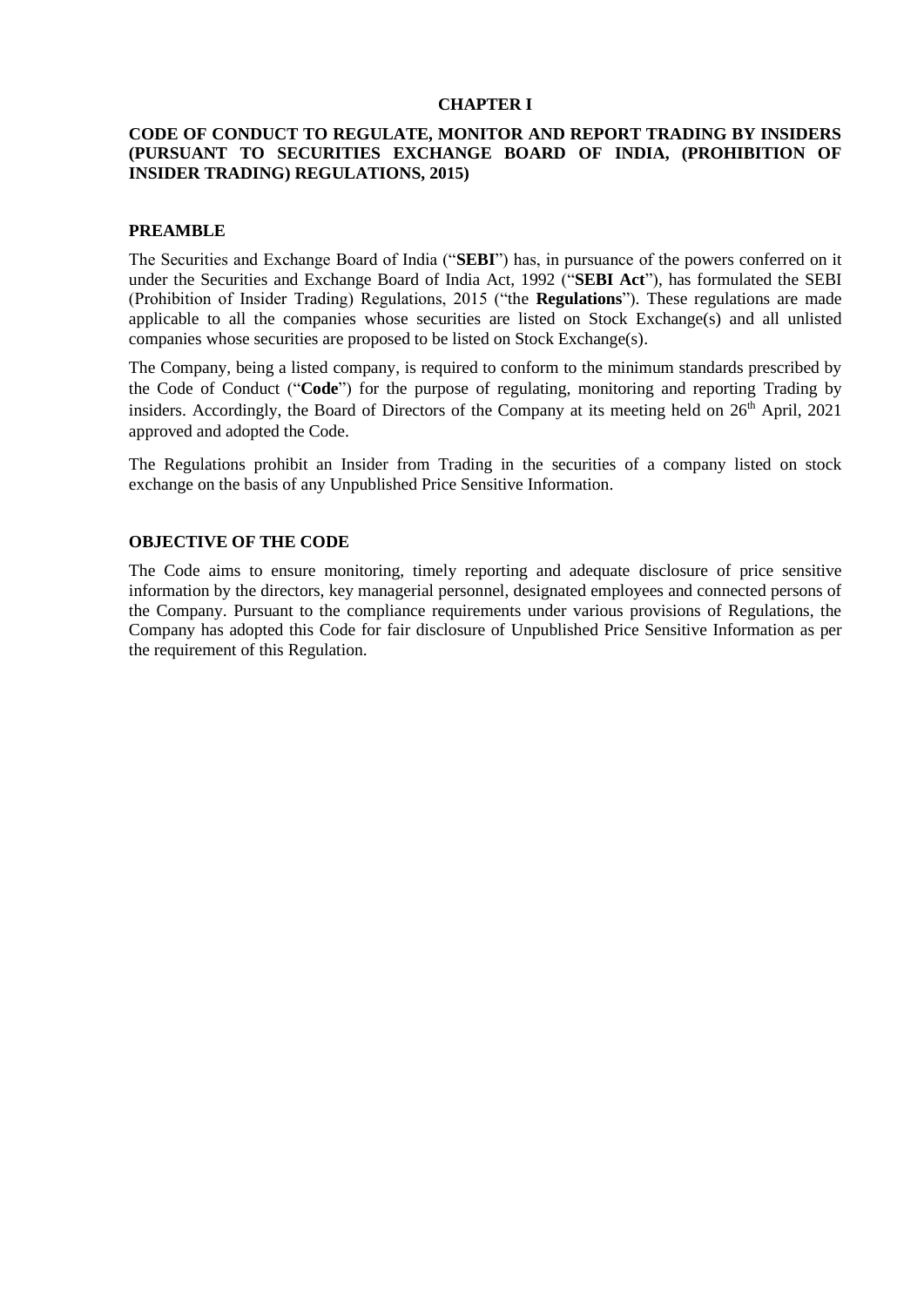## **Chapter II**

## **DEFINITIONS**

- 1. "**Act**" means Securities and Exchange Board of India Act, 1992.
- 2. "**Board**" means Securities and Exchange Board of India.
- 3. "**Board of Directors**" means Board of Directors of [Name of the Company]
- 4. "**Code**" means Code of Conduct to Regulate, Monitor and Report and Report Trading by Insiders as modified from time to time.
- 5. "**Company**" means A B Cotspin India Limited ( "A B Cotspin")
- 6. "**Compliance Officer**" for the purpose of this regulation means any senior officer, designated so and reporting to the board of directors or head of the organization in case board is not there, who is financially literate and is capable of appreciating requirements for legal and regulatory compliance under these regulations and who shall be responsible for compliance of policies, procedures, maintenance of records, monitoring adherence to the rules for the preservation of unpublished price sensitive information, monitoring of trades and the implementation of the codes specified in these regulations under the overall supervision of the board of directors of the listed company or the head of an organization, as the case may be;
- 7. "**Connected person**" means,- any person who is or has during the six months prior to the concerned act been associated with a company, directly or indirectly, in any capacity including by reason of frequent communication with its officers or by being in any contractual, fiduciary or employment relationship or by being a director, officer or an employee of the company or holds any position including a professional or business relationship between himself and the company whether temporary or permanent, that allows such person, directly or indirectly, access to UPSI or is reasonably expected to allow such access without prejudice to the generality of the foregoing, the persons falling within the following categories shall be deemed to be connected persons unless the contrary is established,
	- a. an immediate relative of connected persons specified above; or
	- b. a holding company or associate company or subsidiary company; or
	- c. an intermediary as specified in section 12 of the Act or an employee or director thereof; or
	- d. an investment company, trustee company, asset management company or an employee or director thereof; or
	- e. an official of a stock exchange or of clearing house or corporation; or
	- f. a member of board of trustees of a mutual fund or a member of the board of directors of the asset management company of a mutual fund or is an employee thereof; or
	- g. a member of the board of directors or an employee, of a public financial institution as defined in section 2 (72) of the Companies Act, 2013; or
	- h. an official or an employee of a self-regulatory organization recognised or authorized by the Board; or
	- i. a banker of the company; or
	- j. a concern, firm, trust, Hindu undivided family, company or association of persons wherein a director of a company or his immediate relative or banker of the company, has more than ten per cent of the holding or interest;
- 8. "**Designated Person**" means to be such persons which are covered by the Code of Conduct, decided in consultation between the Board of Directors and Compliance Officer, on the basis of their role and function in the organisation, and the access to the UPSI because of such role and function, in addition to seniority and professional designation and shall include: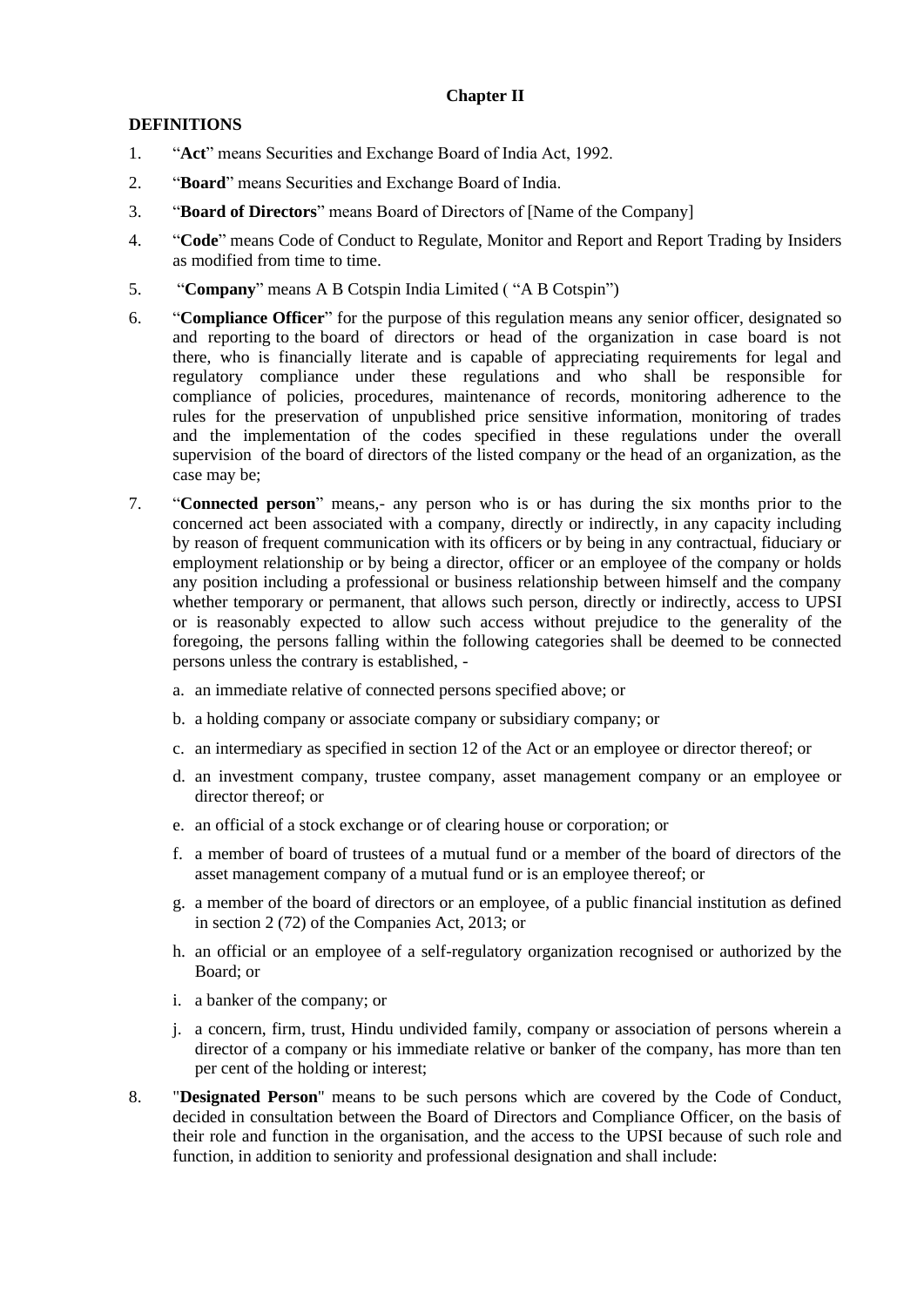- i. Employees of the Company, intermediary or fiduciary designated on the basis of their functional role or access to UPSI in the organisation by the Board of Directors or analogous body;
- ii. Employees of the material subsidiary(ies) of the Company designated on the basis of their functional role or access to UPSI in the organisation by the Board of Directors of such subsidiary(ies);
- iii. All promoters of the Company and promoters who are individuals or investment companies for intermediaries or fiduciaries;
- iv. Chief Executive Officer and employees upto two levels below Chief Executive Officer of the Company, intermediary, fiduciary and its material subsidiaries irrespective of their functional role in the company or ability to have access to unpublished price sensitive information;
- v. Any support staff of the Company, intermediary or fiduciary such as IT staff or secretarial staff who have access to unpublished price sensitive information.
- 9. "**Designated Employee**" of the Company" means
	- i. All General Managers and above
	- ii. All Heads of the Spheres;
	- iii. All Executives working in Company Secretary, Public Relations, Planning, Corporate Affairs, Business Development, Finance & Accounts Department;
	- iv. All Executives working in Secretariat of Chairman & Managing Director , Functional Directors, Resident Chief Executive (RCE) and Chief Vigilance Officer;
	- v. Any other executive which in opinion of Compliance Officer be covered under the designated employees.
- 10. "**Fiduciary**" or "**Fiduciaries**" means professional firms such as auditors, accountancy firms, law firms, analysts, insolvency professional entities, consultants, banks, etc. assisting or advising the Company.
- 11. "**Generally available information**" means information that is accessible to the public on a nondiscriminatory basis;
- 12. "**Immediate relative**" means a spouse of a person, and includes parent, sibling, and child of such person or of the spouse, any of whom is either dependent financially on such person, or consults such person in taking decisions relating to trading in securities;
- 13. "**Insider**" means any person who is:
	- i. a connected person; or
	- ii. in possession of or having access to unpublished price sensitive information; or
	- iii. any person in receipt of unpublished price sensitive information pursuant to a "legitimate purpose.

# 14. "**Key Managerial Personnel**" means–

- i. Chairman & Managing Director;
- ii. All whole time Directors;
- iii. Company Secretary;
- iv. Such other officer as may be prescribed under Companies Act 2013 or under SEBI (Listing Obligations and Disclosure Requirements) Regulations, 2015.
- 15. "**Legitimate purpose**" includes sharing of Unpublished Price Sensitive Information in the ordinary course of business by an Insider with partners, collaborators, lenders, customers, suppliers, merchant bankers, legal advisors, auditors, insolvency professionals or other advisors or consultants, provided that such sharing has not been carried out to evade or circumvent the prohibition of PIT regulations.
- 16. "**proposed to be listed**" shall include secaurities of an unlisted company: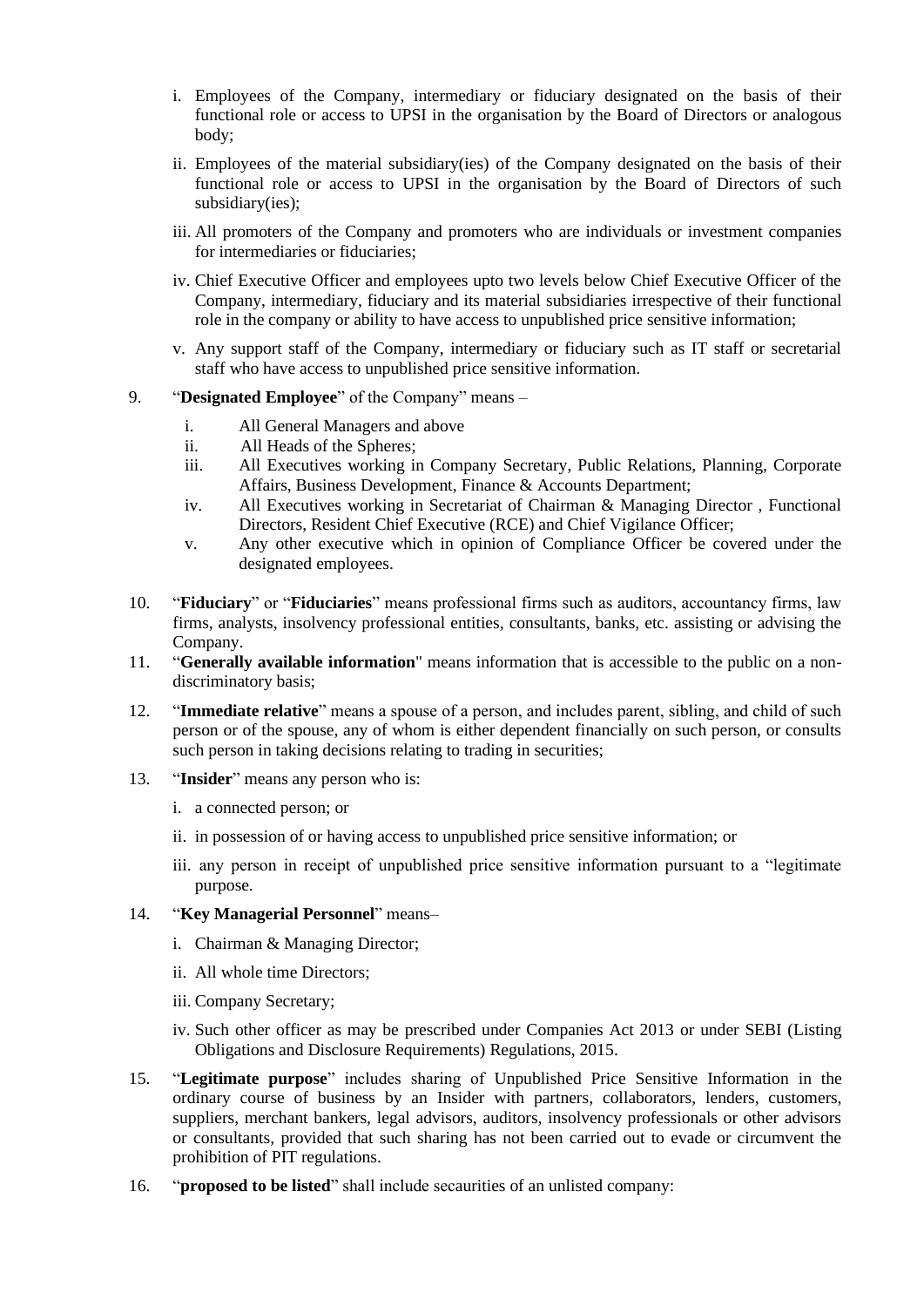- i. If such unlisted company has filed offer documents or other documents, as the case may be, with the Board, stock exchange(s) or registrar of companies in connection with the listing; **OR**
- ii. If such unlisted company is getting listed pursuant to the merger or amalgamation and has filed a copy of such scheme of merger or amalgamation under the Companies Act, 2013
- 17. "**Trading**" means and includes subscribing, buying, selling, dealing, or agreeing to subscribe, buy, sell, deal in any securities, and "**trade**" shall be construed accordingly
- 18. "**Trading day**" means a day on which the recognized stock exchanges are open for trading;
- 19. "**Trading Window**" means a trading period in which no designated persons including their immediate relatives shall deal in the securities when the trading window is closed.
- 20. "**Stock Exchange(s)**" means the stock exchange(s) where the securities of the Company is listed or proposed to be listed.
- 21. "**Unpublished Price Sensitive Information**" or "**UPSI**" means any information, relating to a company or its securities, directly or indirectly, that is not generally available which upon becoming generally available, is likely to materially affect the price of the securities and shall ordinarily including but not restricted to, information relating to the following:
	- i. financial results
	- ii. dividends
	- iii. change in capital structure
	- iv. mergers, de-mergers, acquisitions, delisting, disposals and expansion of business and such other transactions
	- v. changes in key managerial personnel
	- vi. material events in accordance with the listing agreement
	- vii. Any such other information which may affect the price of securities

All other words and phrases will have the same meaning as defined under the SEBI (Prohibition of Insider Trading) Regulations, 2015 as amended from time to time. Words and expressions used and not defined in these regulations but defined in the Securities and Exchange Board of India Act, 1992, the Securities Contracts (Regulation) Act, 1956, the Depositories Act, 1996 or the Companies Act, 2013 and rules & regulations made there-under shall have the meanings respectively assigned to them in that legislation.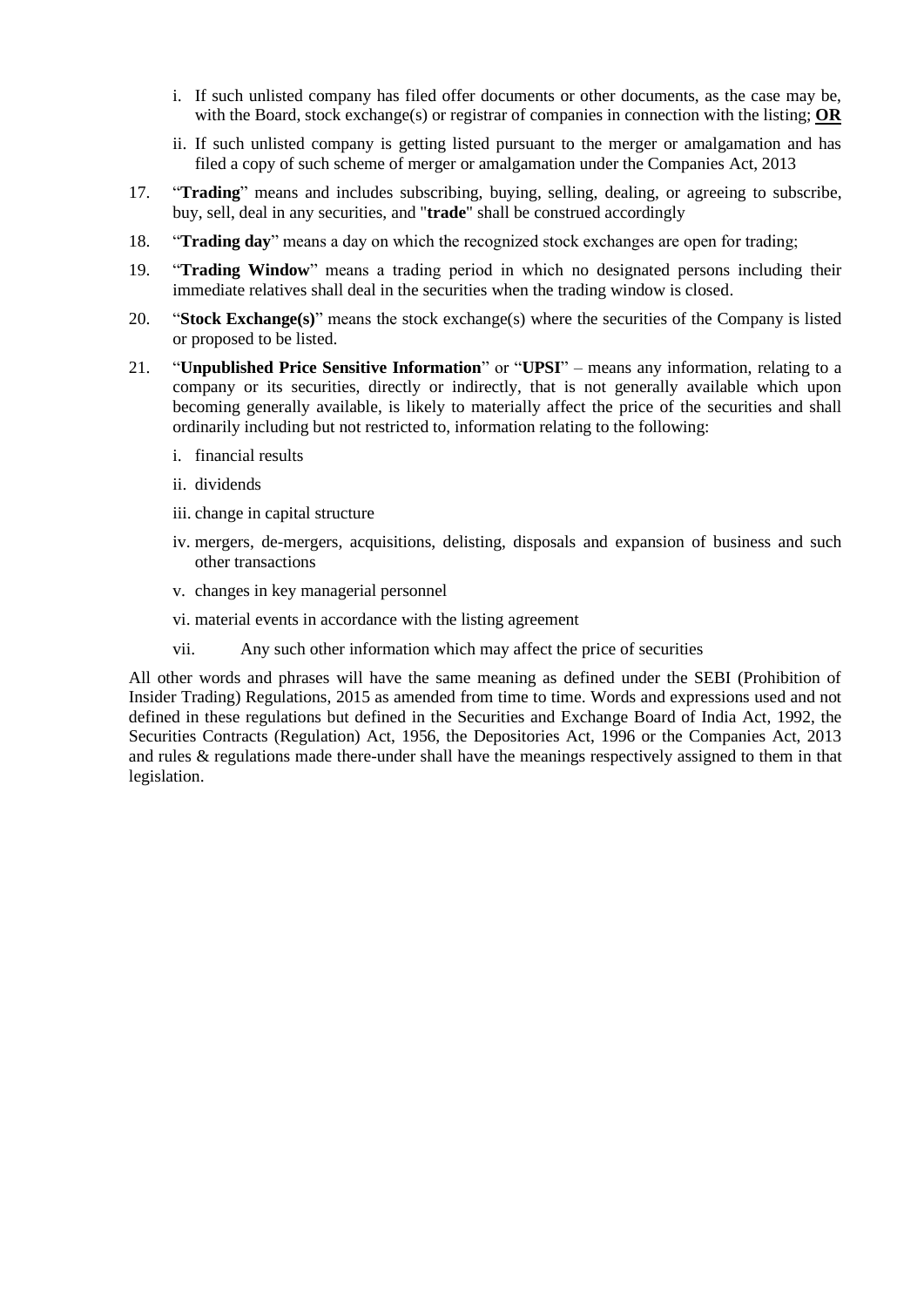## **CHAPTER-III**

## **CONFIDENTIALITY & COMMUNICATION OF UPSI**

## **A. Compliance Officer**

- 1. Compliance officer shall be responsible for compliance of policies, procedures, maintenance of records, monitoring adherence to the rules for the preservation of UPSI, monitoring of trades and the implementation of the Code specified in these Regulations under the overall supervision of the Board of Directors of A B Cotspin India Limited.
- 2. The record of Designated Employees shall be maintained by personnel department under the overall supervision and control of the Compliance Officer and changes taking place in the list from time to time shall be incorporated therein.
- 3. The Compliance Officer shall provide any clarifications with regard to this Code.
- 4. The Company Secretary shall act as Compliance Officer of the Company under Regulations, unless the Board decides otherwise.
- 5. The Compliance Officer shall report to the board of directors or head(s) of the organisation (or committee constituted in this regard) and in particular, shall provide reports to the Chairman to the Audit Committee or other analogous body, if any, or to the Chairman of the Board of Directors or head(s) of the organisation at such frequency as may be stipulated by the Board of Directors or head(s) of the organisation but not less than once in a year.

### **B. Communication or procurement of UPSI.**

- 1. No Insider shall communicate, provide, or allow access to any UPSI, relating to the Company or securities listed or proposed to be listed, to any person including other Insiders except where such communication is in furtherance of Legitimate purposes, performance of duties or discharge of legal obligations.
- 2. No person shall procure from or cause the communication by any Insider of UPSI, relating to the Company or securities listed or proposed to be listed, except in furtherance of Legitimate purposes, performance of duties or discharge of legal obligations.
- 3. Notwithstanding anything contained in this Regulation, an UPSI may be communicated, provided, allowed access to or procured, in connection with a transaction that would–
	- (i) entail an obligation to make an open offer under the SEBI (Substantial Acquisition of Shares and Takeover) Regulations, 2011 ("**SEBI SAST Regulations**") where the board of directors of the Company is of informed opinion that the proposed transaction is in the best interests of the Company;
	- (ii)not attract the obligation to make an open offer under the SEBI SAST Regulations but where the Board Of Directors of the Company is of informed opinion that the proposed transaction is in the best interests of the Company and the information that constitute UPSI is disseminated to be made generally available at least two trading days prior to the proposed transaction being effected in such form as the Board Of Directors may determine.
- 4. For purposes of sub-regulation (3), the Board of Directors shall require the parties to execute agreements to contract confidentiality and non-disclosure obligations on the part of such parties and such parties shall keep information so received confidential, except for the purpose of sub-regulation (3), and shall not otherwise trade in securities of the Company when in possession of UPSI.

## C. **Preservation of the price sensitive information**

1. Insider shall maintain the confidentially of all UPSI. He/she should not pass such information to any person including the other Insider.

# 2. **Need to Know**

UPSI shall be handled on a "Need to Know" basis, i.e. such information shall be shared with any person including the other Insider except where such information is required to be passed for legitimate purposes and for performance of duties or discharge of legal obligation.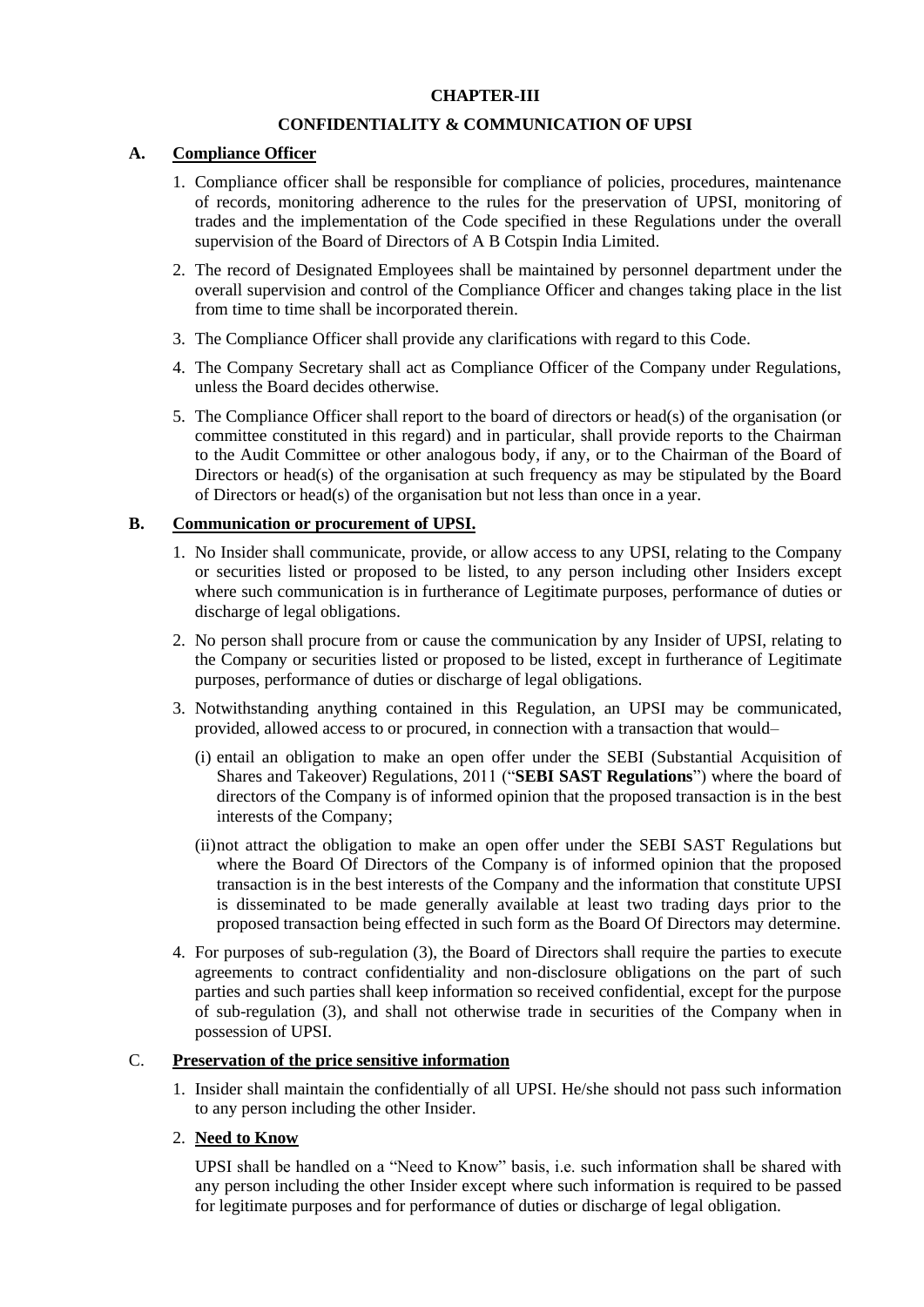## 3. **Limited access to confidential information**

Files containing UPSI or any such related confidential information shall be kept secure. Computer files must have adequate security of login and password etc. Files containing confidential information should be deleted/ destroyed after its use.

## 4. **Chinese Wall**

The Company shall adopt a Chinese wall policy to prevent the misuse of confidential information, which separates those areas of the Company which routinely have access to confidential information.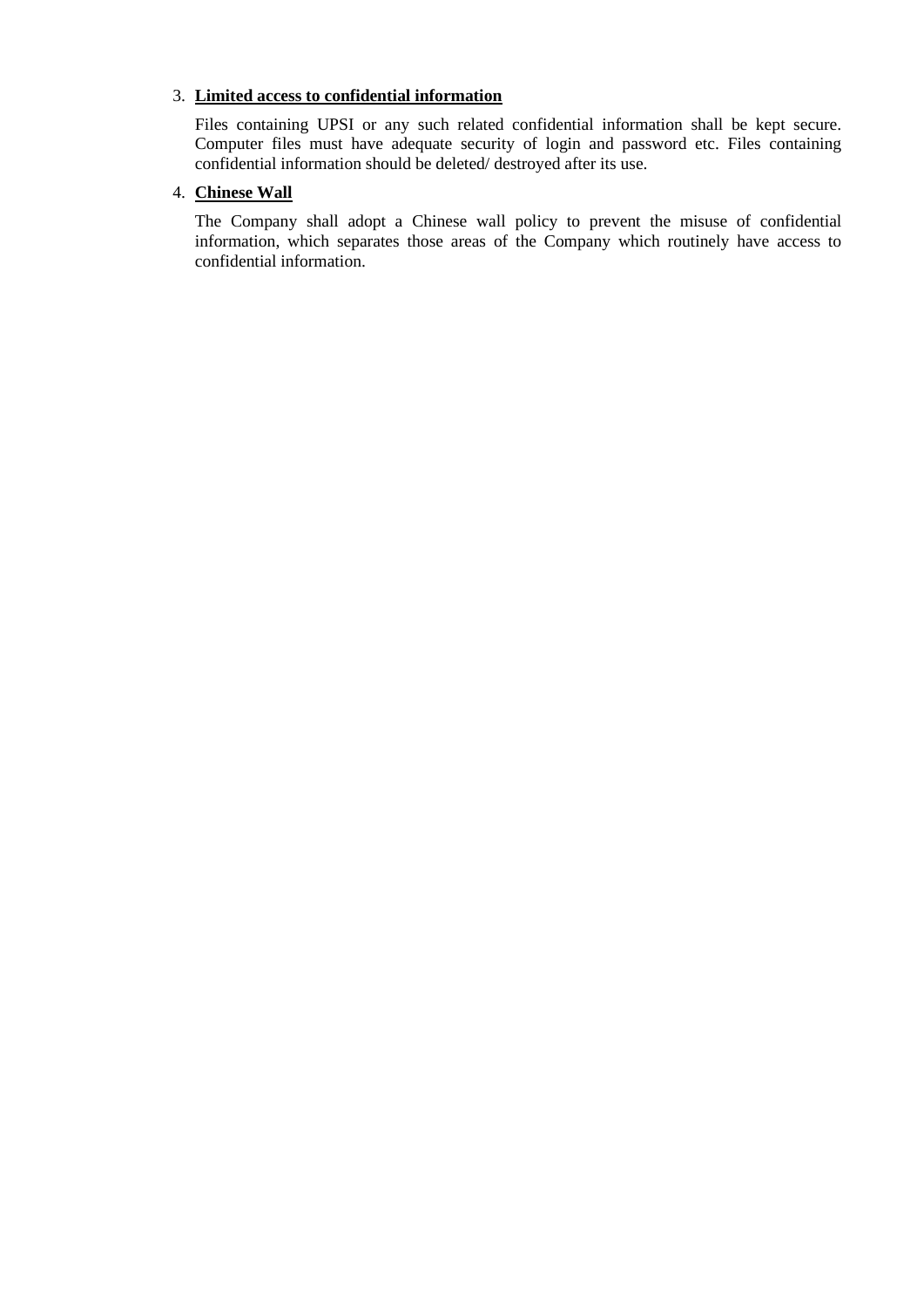### **CHAPTER-IV**

### **RESRICTION ON TRADING BY INSIDERS**

### **A. Trade in securities when in possession of UPSI**

- 1. No insider shall trade in securities of the Company when in possession of UPSI provided that the Insider may prove his innocence by giving valid reasons of the circumstances like:
	- a. In case of non individual insiders, the individuals who were in possession of the UPSI were different from the individuals who took the decision for trade and there are such appropriate and adequate arrangements in place that the information of the UPSI is not transferred from the individuals who were in possession of the UPSI to the individuals who took the decision for trade.
	- b. Trading is done pursuant to the trading plan as per this Policy.
	- c. Trade by connected person, the onus of establishing that they were not in possession of UPSI shall be on such connected person.
	- d. The transaction is an off-market inter-se transfer between insiders who were in possession of the same UPSI without being in breach of regulation 3 of PIT regulations and both parties had made a conscious and informed trade decision.
	- e. The transaction was carried out through block deal window mechanism between insiders without being in breach of regulation 3 and both parties had made a conscious and informed trade decision.
	- f. The transaction was carried out pursuant to the exercise of stock options, where the exercise price was pre-determined as per applicable regulations.
	- g. In any other case, the onus would be on the Board.

## **B. Trading Plan**

- 1. Insider may formulate a trading plan and the same shall be approved by the Compliance Officer after evaluation with regard to the Regulations and shall be notified to the stock exchange.
- 2. By virtue of the pre-planned trading plan, he/she shall not be prohibited from execution of such trades being that he had pre-decided even before the UPSI came into existence.
- 3. The following are the requirements of the trading plans
	- a. Trading can be done after six months of commencement/ public disclosure of trading plan.
	- b. Trading plan should not entail trading between period twentieth trading day prior to the 31st March every year and second day after the disclosure of such financial results.
	- c. Insider can give one trading plan at a time. Plan should not entail overlap of any period for which another trading plan is in existence.
	- d. The trading plan should not be for less than twelve months.
	- e. Insider should entail the basic parameters i.e. acquisition or disposal should be set out and also he/she may set out the value/ number/ type of securities to be invested or divested, along with specific dates and time intervals.
- 4 The Trading Plan once approved shall be irrevocable and the insider shall mandatorily have to implement the plan, without being entitled to either deviate from it or to execute any trade in the securities outside the scope of the trading plan. Provided that the implementation of the trading plan shall not be commenced if any UPSI in possession of the insider at the time of formulation of the plan has not become generally available at the time of the commencement of implementation and in such event the Compliance Officer shall confirm that the commencement ought to be deferred until such UPSI becomes generally available information so as to avoid a violation of sub-regulation (1) of regulation 4 of the Regulations or point no. A of Chapter IV of this Code.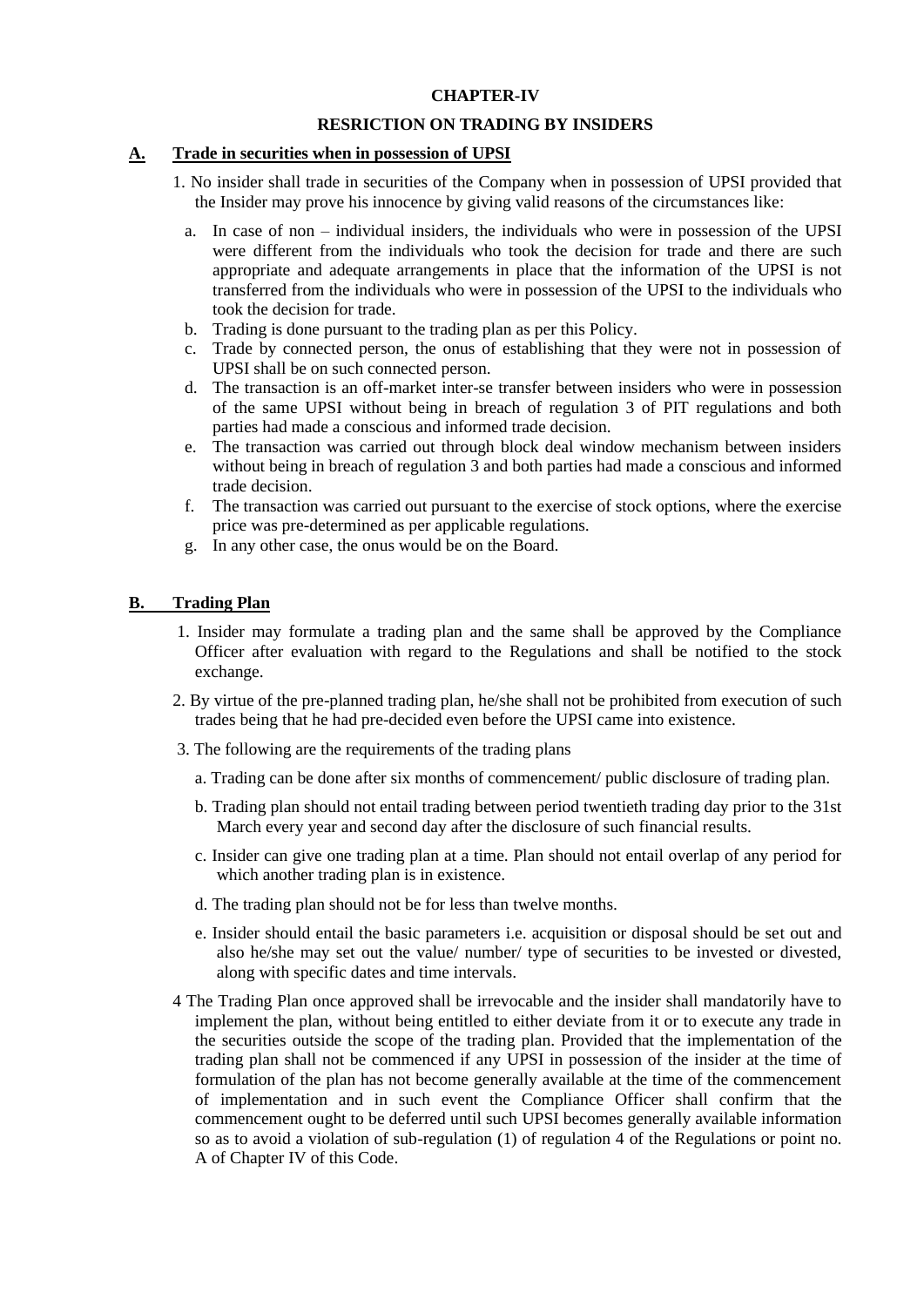## **C. Trading Window**

- 1. The Designated persons and their immediate relatives can trade company shares only during the trading window.
- 2. The trading window shall be closed when Compliance Officer determines that designated person or a class of designated person are expected to be in possession of UPSI.
- 3. The trading window shall remain closed for a period of at least seven days prior to the happening of any of the following events in general:
	- Declaration of financial results (half-yearly and annually);
	- Declaration of dividend;
	- Issue of securities by way of public / rights / bonus etc.;
	- Any major expansion plans or execution of new projects;
	- Amalgamation, mergers, acquisitions, takeovers and buy back of shares;
	- Disposal of whole or substantially the whole of the Company;
	- Any changes in policies, plans or operations of the Company;
	- Acquisition, de-merger, restructuring, scheme of arrangement, spin-off of divisions etc.;
	- Consolidation / splitting of shares;
	- Voluntary de-listing of shares by the Company;
	- Forfeiture of shares;
	- ADR / GDR or any other class of securities to be issued abroad; and
	- Cancellation of dividend/ right/ bonus etc.
- 4. The Compliance Officer (in consultation with the Board of directors of the Company) may for a longer period, close the Trading Window for the events mentioned above or on any such other matter as they deem fit after taking into account the sensitivity of the event/ case.
- 5. The Compliance Officer shall take all reasonable steps to ensure that the Designated persons and/ or Insiders are informed in advance, about the date of closing and opening of the Trading Window.
- 6. The timing for re-opening of the Trading Window shall be determined by the Compliance Officer taking into account various factors including the UPSI in question becoming generally available and being capable of assimilation by the market, which in any event shall not be earlier than forty-eight hours after the information becomes generally available.
- 7. The trading window shall also be applicable to any person having contractual or fiduciary relation with the Company, such as auditors, accountancy firms, law firms, analysts, consultants etc., assisting or advising the Company.
- 8. In case of Employee Stock Option Plans (ESOPs), exercise of option may be allowed during the period when the Trading Window is closed. However, sale of shares allotted on exercise of ESOPs shall not be allowed when the Trading Window is closed.

### **D. Pre-Clearance of trades' clearance of trades**

- 1. All Designated persons of the Company who intend to deal, on their behalf and/ or on behalf of their dependent family members, in the securities of the Company and where the number of shares intended to be dealt exceeds 5000 shares in single trade and 10000 shares in a week, should pre-clear the transactions as per the pre-dealing procedure as described hereunder.
- 2. Any precleared trade not executed by the designated person within 7 days of its pre-clearance would require fresh clearance for the trades to be executed.
- 3. An application may be made in the prescribed format, to the Compliance Officer indicating the estimated number of securities that the Designated person intends to deal in, the details as to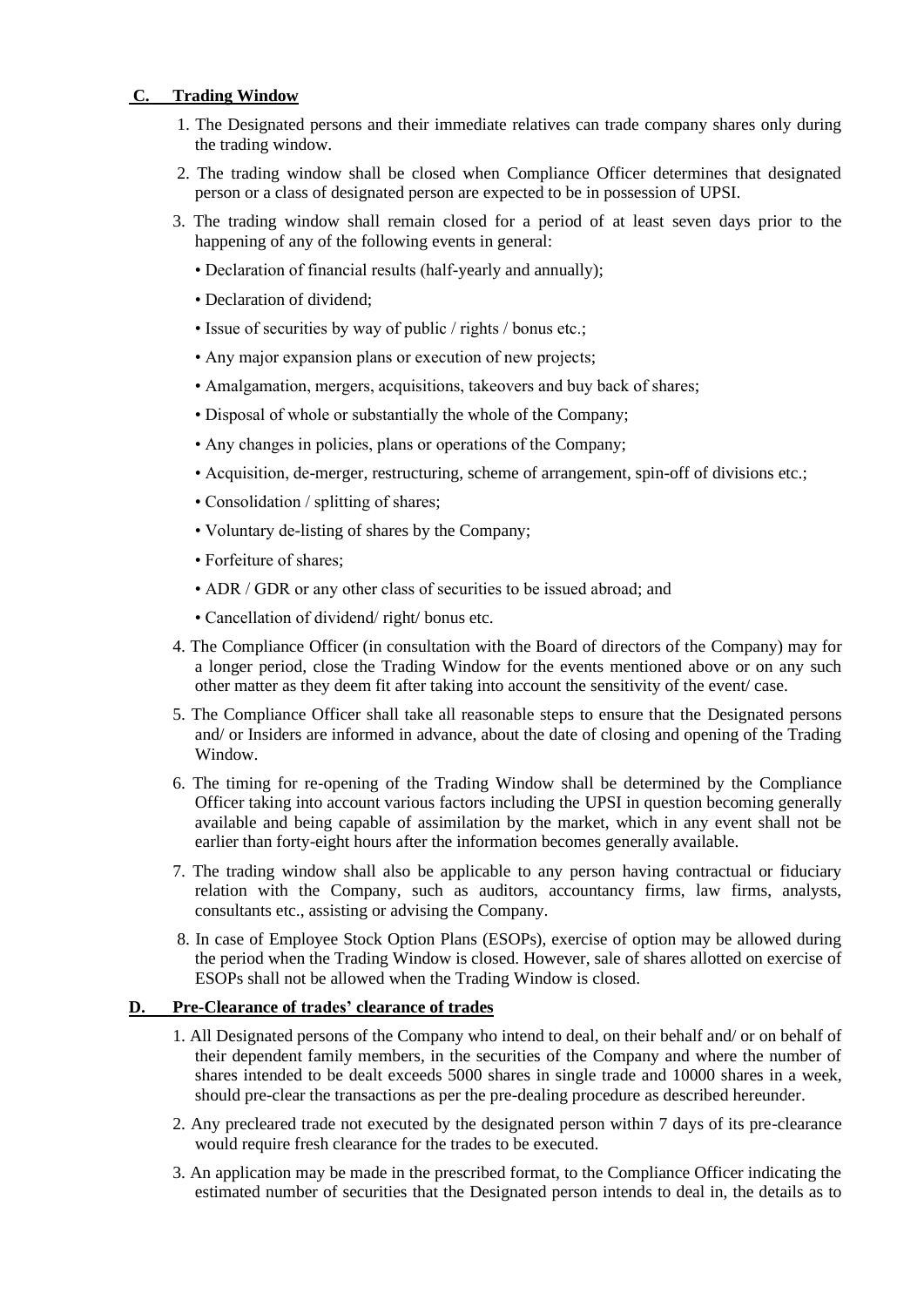the depository with which he has a security account, the details as to the securities in such depository mode and such other details as may be specified in this behalf.

- 4. Along with the request for pre-clearance of transaction, an undertaking shall be executed in favour of the Company by such Designated person, that he is not in possession of UPSI.
- 5. An undertaking shall be executed by the director/ officer/ Designated employee as per the format annexed herewith as per prescribed format.
- 6. No contra trade shall be executed by the Designated person within the period six months from date of execution of the pre-cleared trade.
- 7. The Compliance Officer may be empowered to grant relaxation from strict application of such restriction for reasons to be recorded in writing provided that such relaxation does not violate these regulations.
- 8. In case of execution of a contra trade, inadvertently or otherwise, in violation of such a restriction, the profits from such trade shall be liable to be disgorged for remittance to the SEBI for credit to the Investor Protection and Education Fund administered by the Board under the Act.

### **E. Institutional Mechanism for Prevention of Insider Trading**

Our Company in consultation with Chief Executive Officer, Managing Director and other senior management personnel has put in place adequate and effective system of internal controls to ensure compliance with the requirements of Regulations, in order to prevent the insider trading which includes the following internal controls:

- i. all employees who have access to the UPSI are identified as Designated employee(s);
- ii. all the UPSI shall be identified and its confidentiality shall be maintained as per the requirement of these Regulations;
- iii. adequate restrictions have placed on communication or procurement of UPSI as required by these Regulations;
- iv. list of all employees and other persons have been maintained with whom UPSI is shared and confidentiality agreement to be signed with or notice to be served to all such employees and persons;
- v. periodic process review to evaluate effectiveness of such internal controls.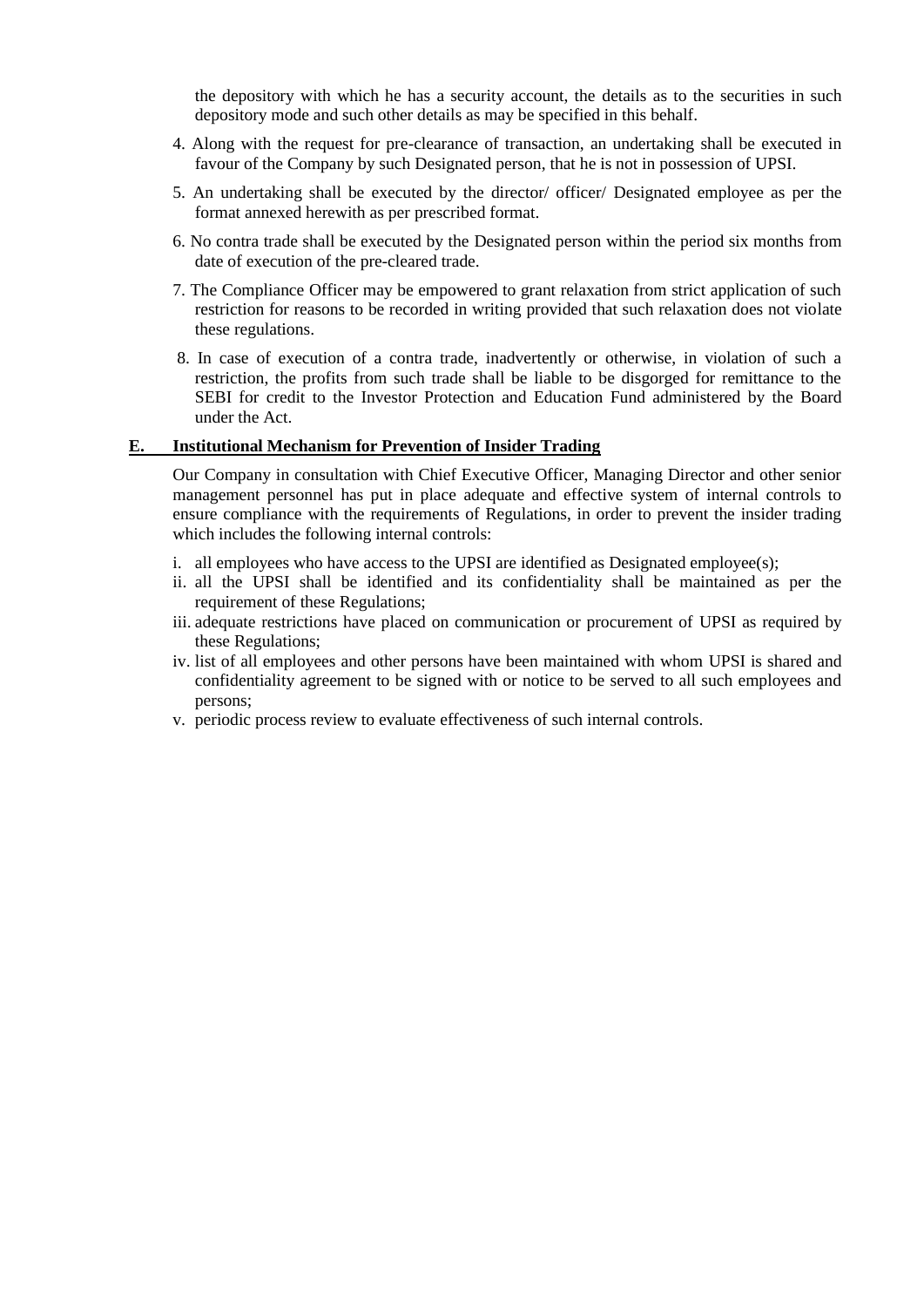### **CHAPTER –V**

#### **DISCLOSURE OF TRADING**

## **A**. **DISCLOSURES BY PROMOTERS, MEMBERS OF PROMOTER GROUP, DIRECTORS AND KEY MANAGERIAL PERSONNEL TO THE COMPANY**

#### (**a**) **Initial Disclosures**

On appointment as Key managerial personnel or a director of the Company or upon becoming the promoter or member of the promoter group, such person shall provide disclosure of his holding of securities of the Company to the Compliance Officer within seven days of such appointment or becoming promoter or member of the promoter group, as per details prescribed in "Form B" (format is annexed with the Policy).

#### **(b) Continual Disclosures**

Every promoter, member of the promoter group, designated person and director of every company shall disclose, within 2 trading days, to the Compliance Officer, the number of securities acquired or disposed of, whether one transaction or in series of transactions over any calendar quarter and the value of such transactions is in excess of Rs 10 lakhs or such other value as may be specified, as per details prescribed in "Form C" (format is annexed with the Policy).

#### **B. DISCLOSURES BY COMPANY TO STOCK EXCHANGES**

The Compliance Officer of the Company shall notify the particulars of such trading to the Stock Exchange within two trading days of receipt of the disclosure or from becoming aware of such information.

### **C. DISCLOSURES BY OTHER CONNECTED PERSON**

The Company may at its discretion require any other connected person or class of connected persons to make disclosures of holdings and trading in securities of the Company in "Form D" (format is annexed with the policy) and at such frequency as may be determined by the Compliance Officer in order to monitor compliance with the Regulations.

The disclosures made by the Promoters, members of the Promoter Group, Directors and Key Managerial Personnel to the Company and disclosure made by the Company to the Stock Exchange(s) under this chapter shall be maintained by the Company for a period of five years.

#### **D. FAIR DISCLOSURE OF UPSI**

- a. The Company shall promptly disclose the UPSI that would impact discovery no sooner than credible and concrete information comes into being in order to make such information generally available.
- b. Disclosure of UPSI shall be uniform and universal to avoid any selective disclosure.
- c. If any UPSI is disclosed selectively, inadvertently or otherwise, such information shall be disseminated promptly to make such information generally available.
- d. Compliance Officer shall ensure that any information shared with analysts and research personnel shall not be UPSI.
- e. On receipt of any marker rumours or news report by the Company, same shall be provided to Compliance Officer on immediate basis. Compliance Officer in consultation with Managing Director or Chairman, shall verify such market rumours or news report and shall provide appropriate and fair responses to stock exchange(s).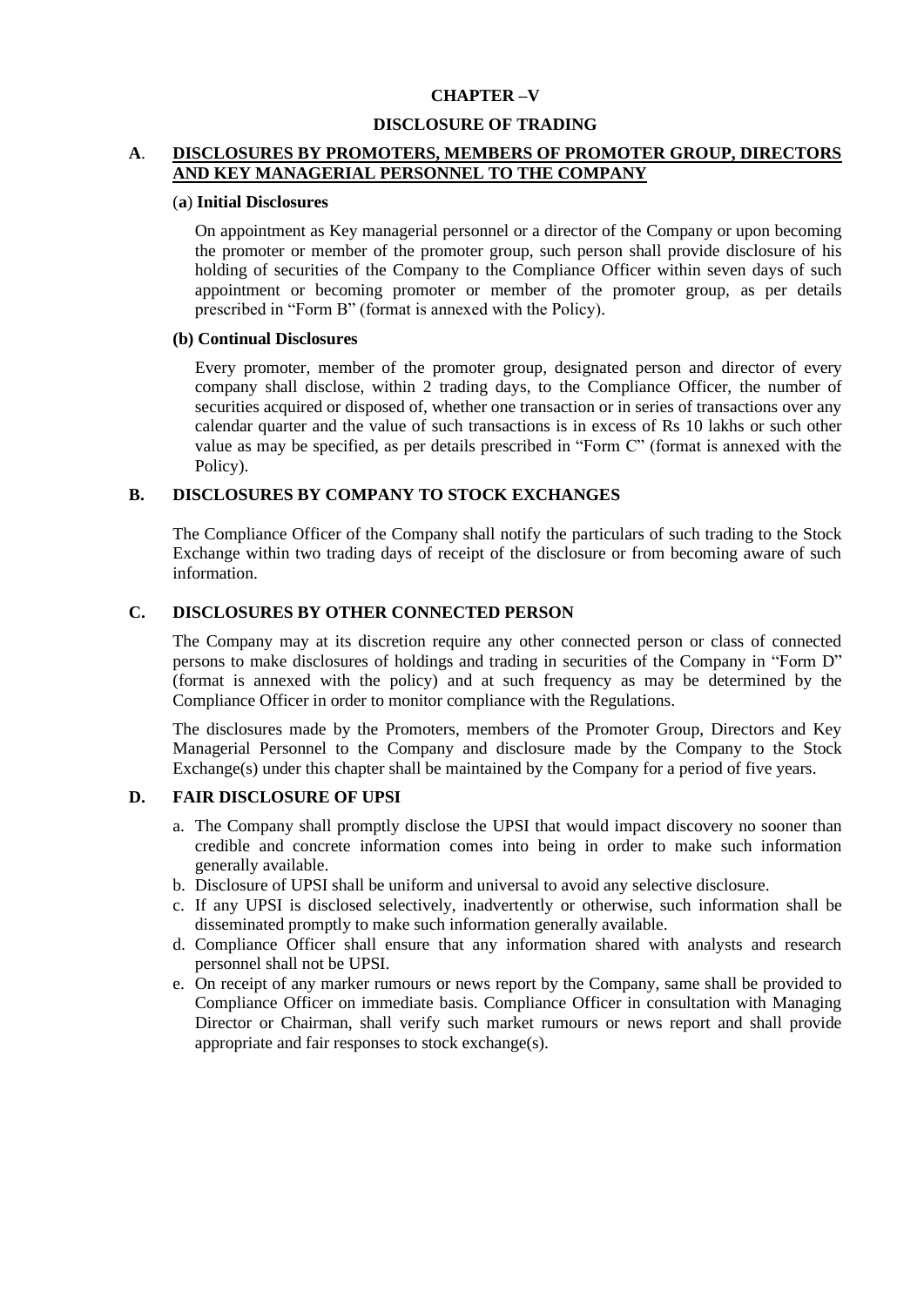### **CHAPTER-VI**

### **PENALTY & RESTRICTION**

- 1. Any Designated person who trades in securities or communicates any information for trading in securities in contravention of this Code may be penalized by the Board of Directors as they may deem fit and appropriate action would be taken.
- 2. Designated persons of the Company who violate this Code shall also be subject to disciplinary action by the Company, which may include wage freeze, suspension etc.
- 3. The action by the Company shall not preclude SEBI from taking any action in case of violation of SEBI (Prohibition of Insider Trading) Regulation, 2015.
- 4 In case, it is observed by the Company/ Compliance Officer that there has been a violation of SEBI (Prohibition of Insider Trading) Regulations, 2015, the Compliance Officer shall inform SEBI promptly.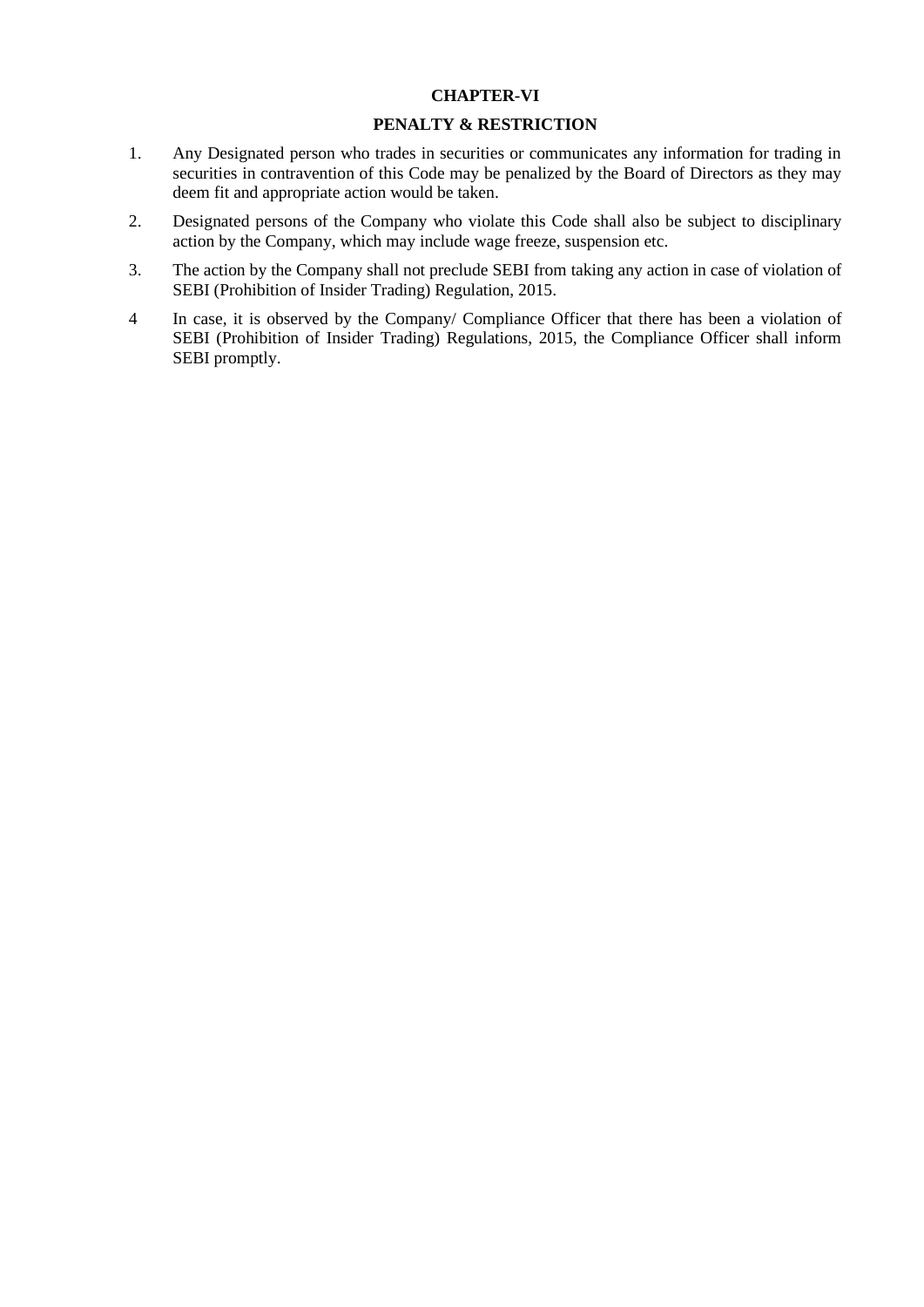### **CHAPTER-VII**

### **AMENDMENT TO THE CODE**

- 1. This Code and any subsequent amendment(s) thereto, shall be carried out with the approval of the Board.
- 2. Any or all provisions of this Code would be subject to revision/ amendment in accordance with the rules, regulations, notifications, etc. on the subject as may be issued by relevant statutory authorities, from time to time.
- 3. In case of any amendment(s), clarification(s), circular(s) etc. issued by the relevant authorities, not being consistent with the provisions laid down under this Code, then such amendment(s), clarification(s), circular(s), etc. shall prevail upon the provisions hereunder and this Code shall stand amended accordingly from the effective date as laid down under such amendment(s), clarification(s), circular(s), etc.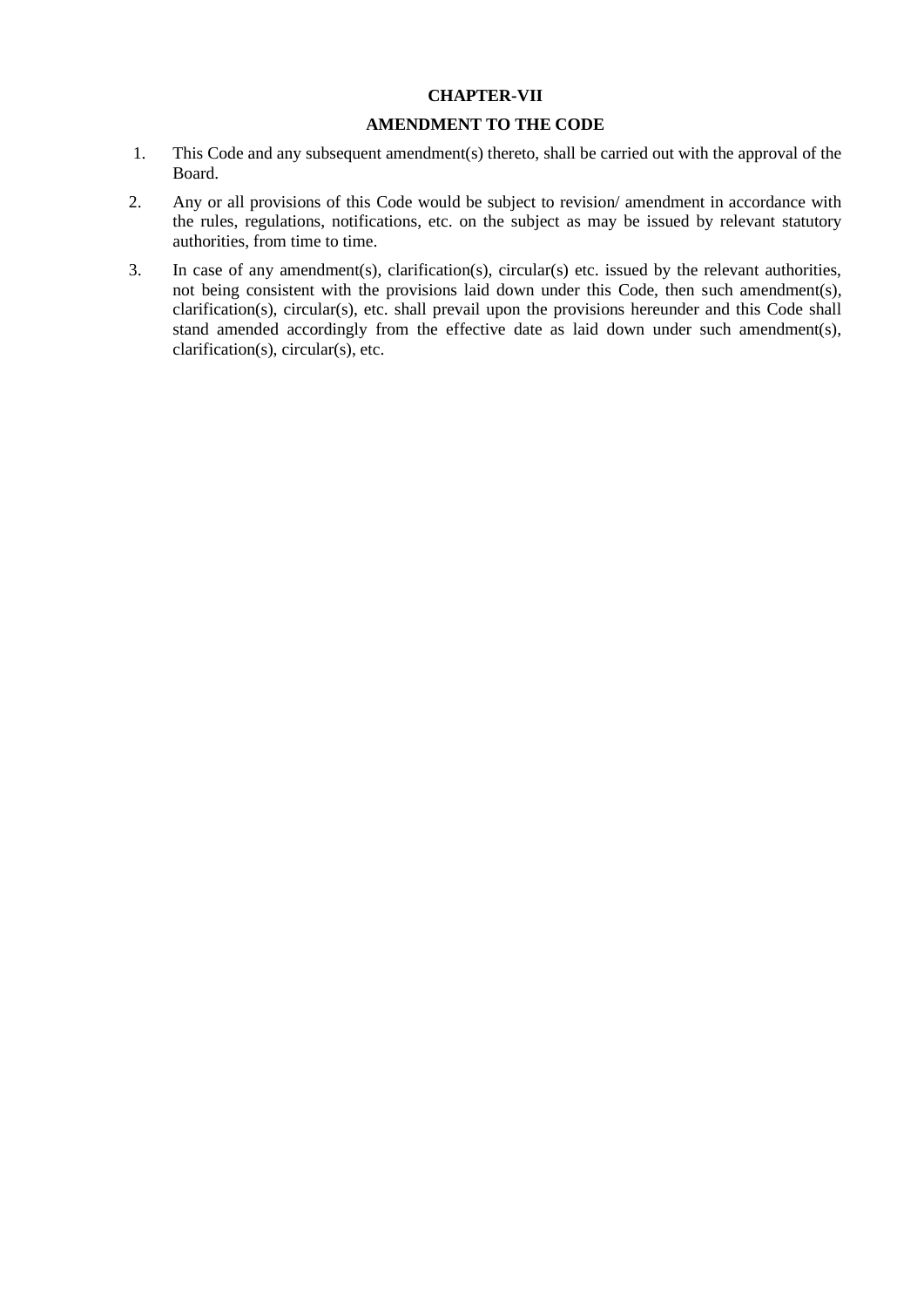## **POLICY FOR DETERMINATION OF LEGITIMATE PURPOSES**

### **PREAMBLE**

The Securities and Exchange Board of India ("**SEBI**") has, in pursuance of the powers conferred on it under the Securities and Exchange Board of India Act, 1992 ("**SEBI Act**"), has formulated the SEBI (Prohibition of Insider Trading) Regulations, 2015 ("the **Regulations**"/ "**PIT Regulations**"). These Regulations are made applicable to all the companies whose securities are listed on Stock Exchange(s) and all unlisted companies whose securities are proposed to be listed on Stock Exchange(s). PIT Regulations provides that no insider shall communicate, provide or allow access to any UPSI, to any other person including other insiders except where such communication is in furtherance of legitimate purposes, performance of duties or discharge of legal obligations.

Pursuant to the amendment in the above Regulations, Regulation 3(2A) requires every listed companies to formulate such policy for determination of "legitimate purpose" as a part of "Codes of Fair Disclosure and Conduct"

The Board of Directors of A B Cotspin India Limited has formulated a policy for determination of "legitimate purposes" as a part of its "Codes of Fair Disclosure and Conduct", whereby to list down the instances or business transactions where an "insider" are allowed to communicate or to give an access of UPSI to any person in furtherance of legitimate purposes, which shall not be treated as illegal under this Regulations and which are required to be disclosed to other person in the ordinary course of business.

## **OBJECTIVE OF THE CODE**

This policy of legitimate purposes has been implemented with an objective to provide a guidelines to the Company and its insider, to communicate the UPSI in the ordinary course of business, which shall not be treated as illegal, with an objectives as outlined under this Regulations for various business transactions:

- (a) to cast an obligation on all the insiders who are essentially persons in possession of UPSI to handle such information with care and to deal with the information with them when transacting their business strictly on a need-to-know basis;
- (b)to develop such practices in Company based on need-to-know principles for treatment of information in their possession;
- (c) to impose a prohibition on unlawfully procuring possession of UPSI;
- (d)to identify such instances whereby inducement and procurement of UPSI not in furtherance of one's legitimate duties and discharge of obligations would be illegal under PIT Regulations.

## **FLOW OF INFORMATION BY INSIDER FOR LEGITIMATE PURPOSE**

The communication or procurement or allowing access of UPSI, which relates to the Company or securities listed or proposed to be listed, in furtherance of legitimate purposes, performance of duties or discharge of legal obligation, will be considered as legitimate purpose, on fulfilling the certain grounds. Accordingly, legitimate purposes shall include the following instance to be considered as legal obligations:

- i. sharing of UPSI in the ordinary course of business by an insider within partners, collaborators, lenders, customers, suppliers, merchant bankers, legal advisors, auditors, insolvency professionals or other advisors or consultants, provided that such sharing of UPSI has not been carried out to evade or circumvent the prohibitions of PIT Regulations;
- ii. sharing of UPSI in connection with an transaction which would entail an obligation on the Company to make an open offer under the takeover regulations, where the Board of Directors is of informed opinion that sharing such information is in the best interests of the Company;
- iii. sharing of UPSI in connection with an transaction, which may not attract the open offer, but where Board of Directors is of informed opinion that sharing such information is in the best interests of the Company and that such information that constitute UPSI is generally made available at least two trading days prior to the proposed transaction being affected in such form as the Board of Directors may determine to be adequate and fair to cover all relevant and material facts.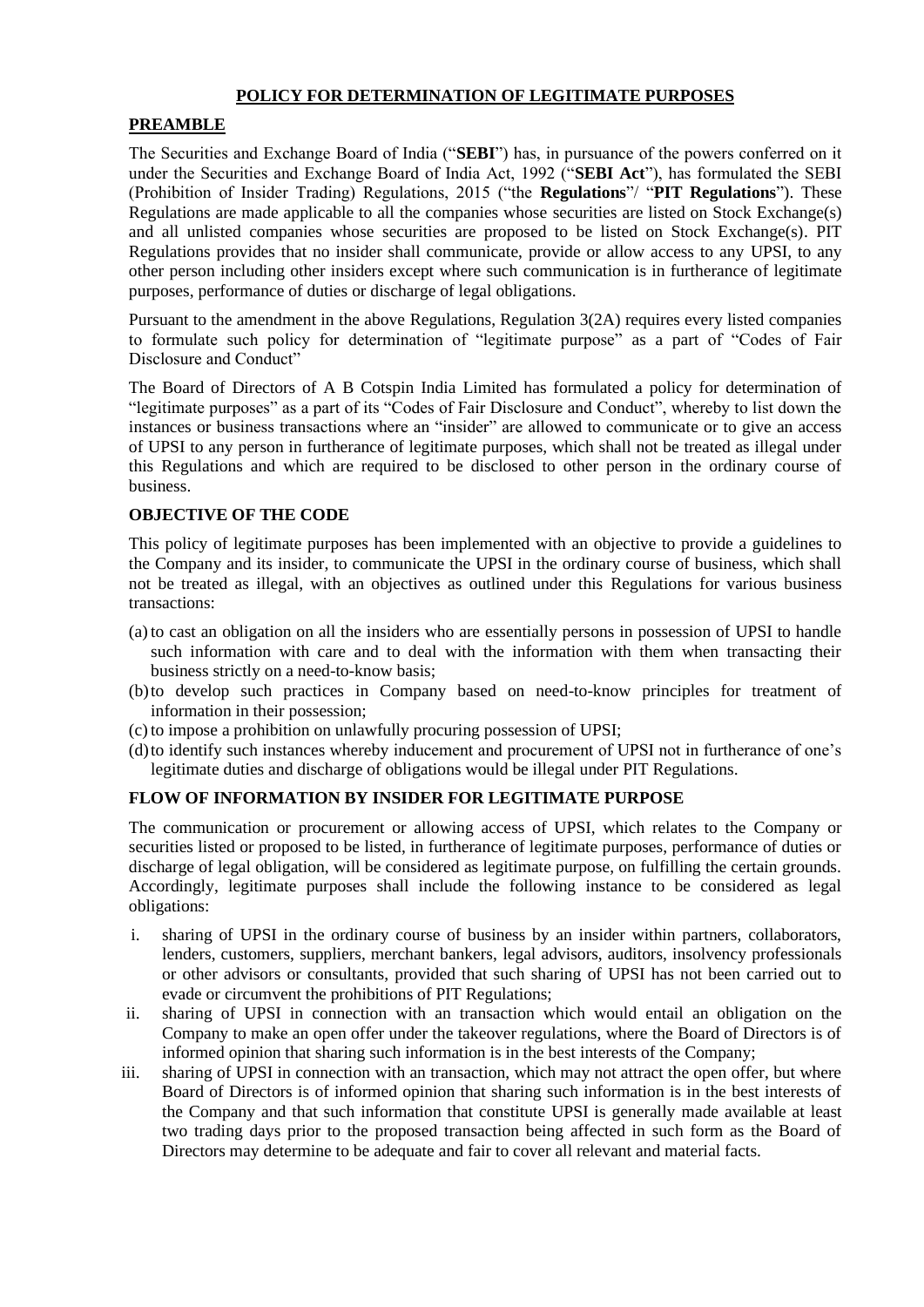### **POSSESSION of UPSI – AN "INSIDER"**

Any person who is in receipt of UPSI pursuant to a "legitimate purposes" will be considered as "insider" under PIT Regulations. Such Insider shall ensure the confidentiality of UPSI until it has been disseminated to the public knowledge, unless it has been under the circumstances which has been defined to in accordance with the requirement of "legitimate purposes".

Company will serve the notice to such "insider" to maintain the confidential of such UPSI, shared with them pursuant to the "legitimate purposes". Company shall also execute a Non-Disclosure agreement with them, in order to ensure that "insider" shall not leak out the USPI for their own unlawful gains and to ensure the confidentiality of UPSI information. "Insider" shall not trade in the securities of the Company while possessing the UPSI of the Company till the time, such information has not been made to the public.

### **PREVENTION OF INSIDER TRADING BY "INSIDER" WHEN IN POSSESSION OF UPSI**

Insider shall not trade in securities of the Company after getting its securities listed or when it proposes to get its securities listed on stock exchange(s), when they are in possession of UPSI. The onus of proving his innocence lies on the Insider and the same can be proved by demonstrating the circumstances including the following:

- i. the transaction is an off-market inter-se transfer between insiders who were in possession of the same UPSI without being in breach of regulation 3 and both parties had made a conscious and informed trade decision;
- ii. the transaction was carried out through the block deal window mechanism between persons who were in possession of the UPSI without being in breach of regulation 3 and both parties had made a conscious and informed trade decision;
- iii. the transaction in question was carried out pursuant to a statutory or regulatory obligation to carry out a bona fide transaction;
- iv. the transaction in question was undertaken pursuant to the exercise of stock options in respect of which the exercise price was pre-determined in compliance with applicable regulations;
- v. the trades were pursuant to the trading plan;
- vi. in case of non-individual insiders:
	- the individuals who were in possession of such UPSI were different from the individuals taking trading decisions and such decision making individuals were not in possession of such UPSI when they took the decision to trade; and
	- appropriate and adequate arrangements were in place to ensure that these regulations are not violated and no UPSI was communicated by the individuals possessing the information to the individuals taking trading decisions and there is no evidence of such arrangements having been breached.

### **AMENDMENT TO THE CODE**

This Code and any subsequent amendment(s) thereto, shall be carried out with the approval of the Board.

Any or all provisions of this Code would be subject to revision / amendment in accordance with the rules, regulations, notifications, etc. on the subject as may be issued by relevant statutory authorities, from time to time.

In case of any amendment(s), clarification(s), circular(s) etc. issued by the relevant authorities, not being consistent with the provisions laid down under this Code, then such amendment(s),  $clarification(s)$ ,  $circular(s)$ ,  $etc.$  shall prevail upon the provisions hereunder and this Code shall stand amended accordingly from the effective date as laid down under such amendment(s), clarification(s), circular(s), etc.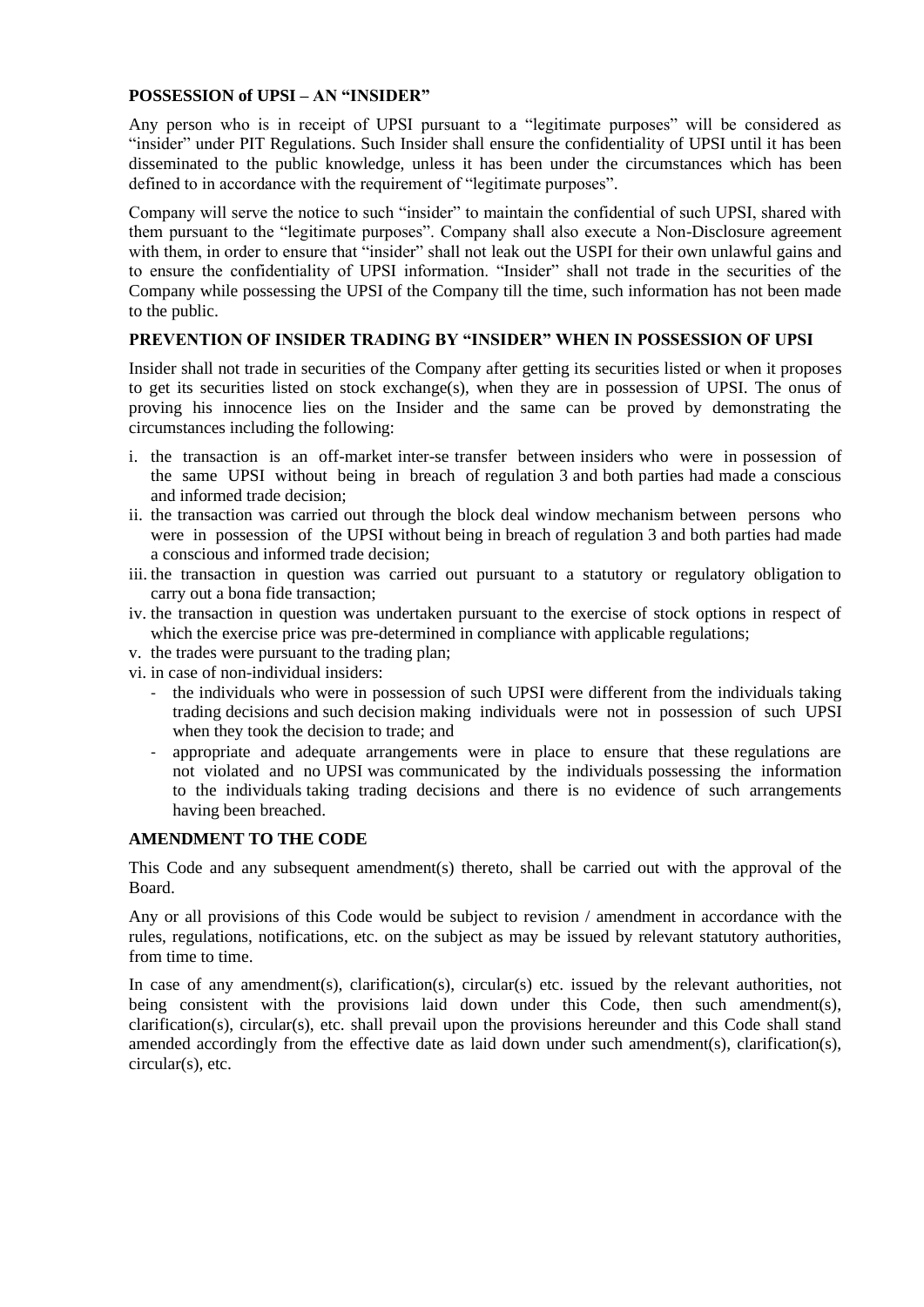## **FORM B**

## **SEBI (Prohibition of Insider Trading) Regulations, 2015**

# **[Regulation 7 (1) (b) read with Regulation 6(2) – Disclosure on becoming a director / KMP /Promoter]**

Name of the company:

ISIN of the company:

**Details of Securities held on appointment of Key Managerial Personnel (KMP) or Director or upon becoming a Promoter of a listed company and other such persons as mentioned in Regulation 6(2).**

| Name, PAN,   | Category of              | Date of                 | Securities held at the time of |                                       | $%$ of |  |  |
|--------------|--------------------------|-------------------------|--------------------------------|---------------------------------------|--------|--|--|
| CIN/DIN &    | Person                   | appointment of becoming |                                | Shareholding                          |        |  |  |
| Address with | ( Promoters/             |                         |                                | Director /KMP Promoter/appointment of |        |  |  |
| contact nos. | KMP/                     | <b>IOR</b> Date of      | Director/KMP                   |                                       |        |  |  |
|              | Directors/imm            | becoming                |                                |                                       |        |  |  |
|              | ediate relative Promoter |                         | Type of security               | No.                                   |        |  |  |
|              | to/others etc.)          |                         | (For eg. $-$ Shares,           |                                       |        |  |  |
|              |                          |                         | Warrants,                      |                                       |        |  |  |
|              |                          |                         | Convertible                    |                                       |        |  |  |
|              |                          |                         | Debentures etc.)               |                                       |        |  |  |
|              | ◠                        |                         |                                |                                       | 6      |  |  |

*Note: "Securities" shall have the meaning as defined under regulation 2(1)(i) of SEBI (Prohibition of Insider Trading) Regulations, 2015.*

**Details of Open Interest (OI) in derivatives of the company held on appointment of Key Managerial Personnel (KMP) or Director or upon becoming a Promoter of a listed company and other such persons as mentioned in Regulation 6(2).**

| Open Interest of the Future contracts held at the<br>time of becoming Promoter/appointment of<br>Director/KMP |                                                                             |                         | Open Interest of the Option Contracts held at the<br>time of becoming Promoter/appointment of<br>Director/KMP |  |  |  |  |
|---------------------------------------------------------------------------------------------------------------|-----------------------------------------------------------------------------|-------------------------|---------------------------------------------------------------------------------------------------------------|--|--|--|--|
| Contract<br>specifications                                                                                    | Number of<br>units (contracts in Rupee terms specifications)<br>* lot size) | Notional value Contract | Number of<br>Notional value<br>units (contracts in Rupee terms)<br>* lot size)                                |  |  |  |  |
| ⇁                                                                                                             |                                                                             |                         | 10                                                                                                            |  |  |  |  |

*Note: In case of Options, notional value shall be calculated based on premium plus strike price of options*

Name & Signature: Designation: Date: Place:

**\*\*\*\*\*\***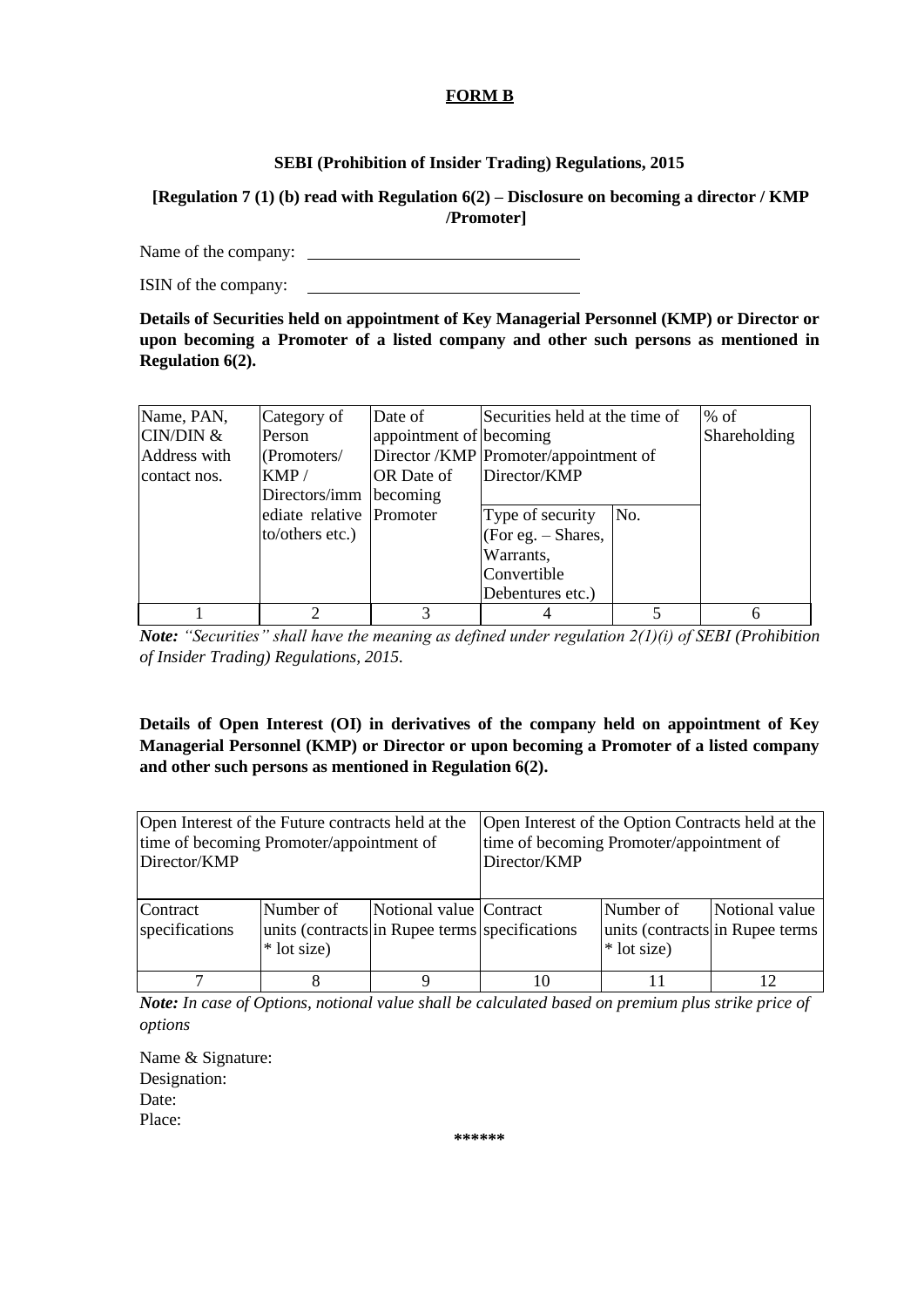# **FORM C**

# **SEBI (Prohibition of Insider Trading) Regulations, 2015**

**[Regulation 7 (2) read with Regulation 6(2) – Continual disclosure]**

Name of the company: ISIN of the company:

> **Details of change in holding of Securities of Promoter, Employee or Director of a listed company and other such persons as mentioned in Regulation 6(2).**

| Name,   |          | Categor Securities held |            |           |     |      |                |                 | Securities acquired/Disposed Securities held post | Date of        |    | Date of     | Mode of        |
|---------|----------|-------------------------|------------|-----------|-----|------|----------------|-----------------|---------------------------------------------------|----------------|----|-------------|----------------|
| PAN,    | y of     | prior to                |            |           |     |      |                |                 | acquisition/disposal                              | allotment      |    | intimatio   | acquisition /  |
| CIN/DIN | Person   | acquisition/disp        |            |           |     |      |                |                 |                                                   | advice/        |    | n to        | disposal (on   |
|         | (Promo   | osal                    |            |           |     |      |                |                 |                                                   | acquisition of |    | company     | market/public/ |
| $\&$    | ters/    |                         |            |           |     |      |                |                 | shares/                                           |                |    | rights/     |                |
| address | KMP/     |                         |            |           |     |      |                |                 |                                                   | sale of shares |    |             | preferential   |
| with    | Director |                         |            |           |     |      |                |                 | specify                                           |                |    | offer / off |                |
| contact | s/imme   | Type                    | No.        | Type      | No. | Valu | Transac Type   |                 | No. and % From                                    |                | To |             | market/Inter-  |
| nos.    | diate    | οf                      | and $%$ of |           |     | e    | t ion          | of              | of                                                |                |    |             | se transfer,   |
|         | relative | securit                 | of         | securit   |     |      | Type           | securit         | shareholdi                                        |                |    |             | ESOPs etc.)    |
|         | to/other | (For<br>$\mathbf{V}$    | share      | (For<br>V |     |      | (Buy/          | $y$ (For        | ng                                                |                |    |             |                |
|         | s etc.)  | eg.                     | holdin eg. |           |     |      | Sale/          | eg.             |                                                   |                |    |             |                |
|         |          |                         | g          |           |     |      | Pledge $/$     |                 |                                                   |                |    |             |                |
|         |          | Shares,                 |            | Shares,   |     |      | Revoke/Shares, |                 |                                                   |                |    |             |                |
|         |          | Warrant                 |            | Warran    |     |      |                | Invoke) Warrant |                                                   |                |    |             |                |
|         |          |                         |            | ts,       |     |      |                |                 |                                                   |                |    |             |                |
|         |          |                         |            | Conver    |     |      |                |                 |                                                   |                |    |             |                |
|         |          | Converti                |            | tible     |     |      |                | Converti        |                                                   |                |    |             |                |
|         |          | ble                     |            | Debent    |     |      |                | ble             |                                                   |                |    |             |                |
|         |          | Debentu                 |            | ures      |     |      |                | Debentu         |                                                   |                |    |             |                |
|         |          | res etc.)               |            | etc.)     |     |      |                | res etc.)       |                                                   |                |    |             |                |
|         | 2        | 3                       | 4          | 5         | 6   | 7    | 8              | 9               | 10                                                | 11             | 12 | 13          | 14             |

*Note: "Securities" shall have the meaning as defined under regulation 2(1)(i) of SEBI (Prohibition of Insider Trading) Regulations, 2015.*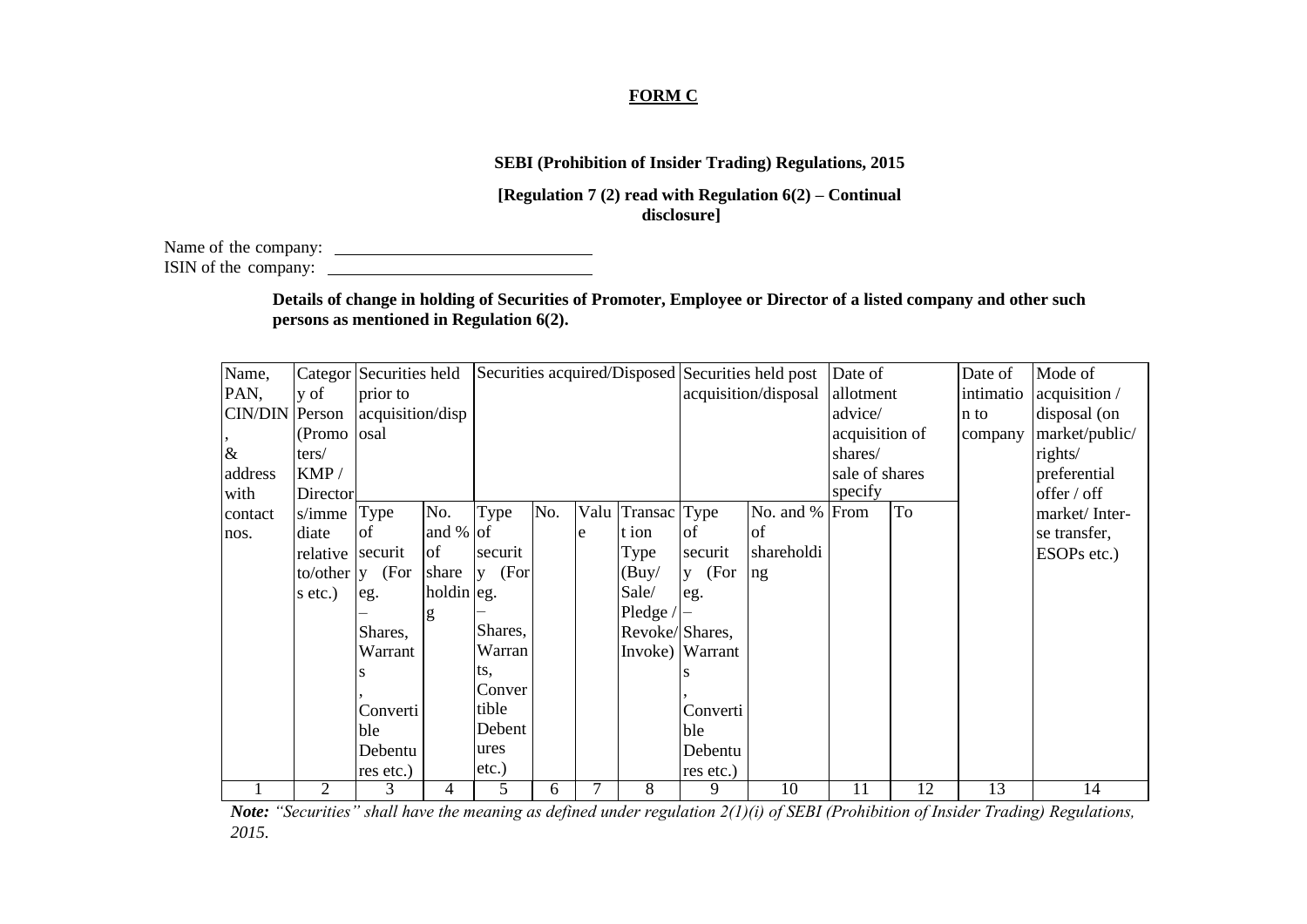# **Details of trading in derivatives of the company by Promoter, Employee or Director of a listed company and other such persons as mentioned in Regulation 6(2).**

|                    | Exchange on which the<br>trade was executed |                   |                                                                       |    |                                            |    |  |  |  |
|--------------------|---------------------------------------------|-------------------|-----------------------------------------------------------------------|----|--------------------------------------------|----|--|--|--|
| Type of<br>contrac | Contract<br>specifications                  |                   | Sell<br>Buy                                                           |    |                                            |    |  |  |  |
|                    |                                             | Notional<br>Value | Number of units Notional Value<br>$\vert$ (contracts $*$ lot<br>size) |    | Number of units<br>$(contrast * lot size)$ |    |  |  |  |
| 15                 | 16                                          |                   | 18                                                                    | 19 | 20                                         | 21 |  |  |  |

*Note: In case of Options, notional value shall be calculated based on Premium plus strike price of options.*

Name & Signature: Designation: Date: Place:

\*\*\*\*\*\*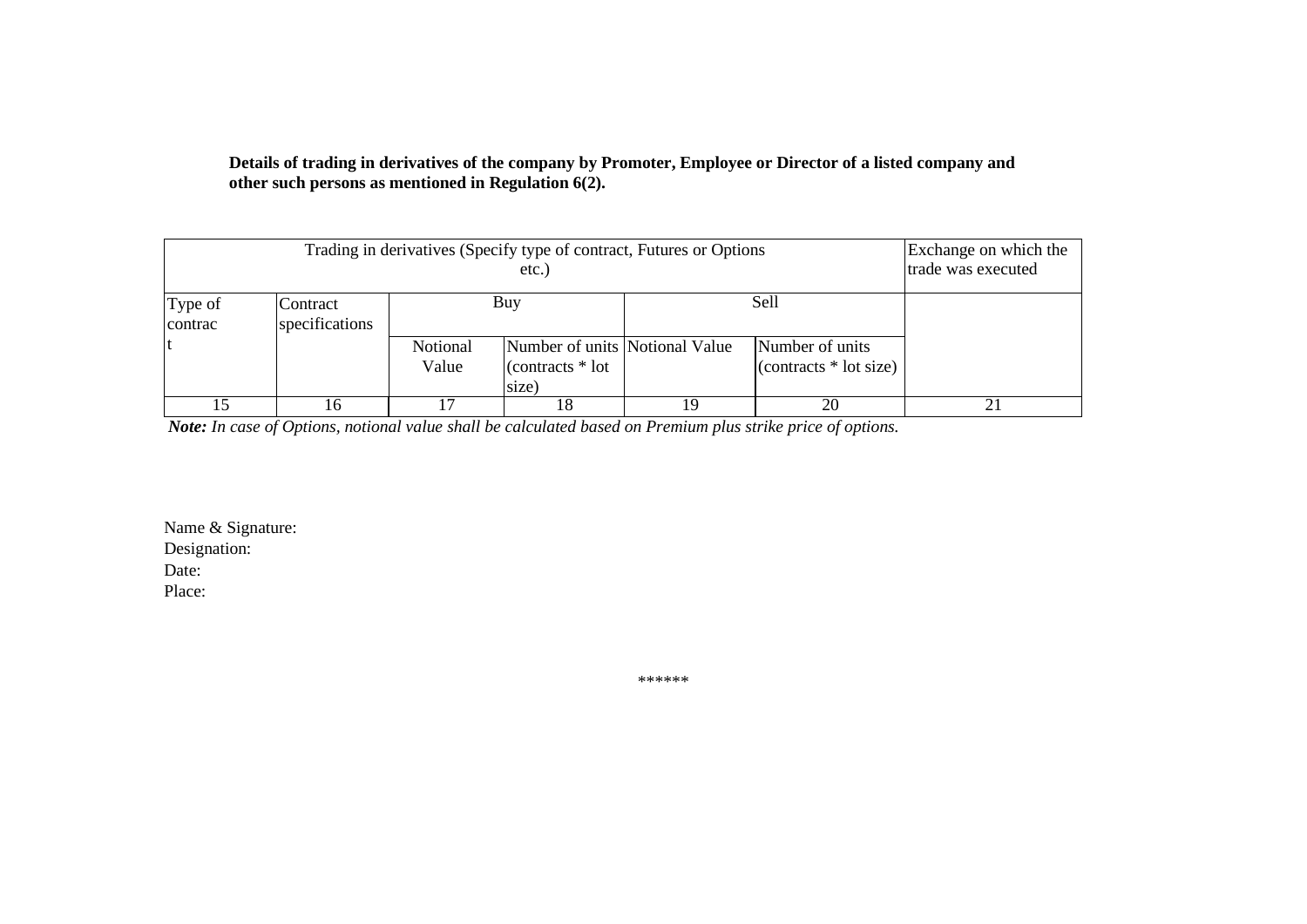# **FORM D (Indicative format)**

## **SEBI (Prohibition of Insider Trading) Regulations, 2015**

### **Regulation 7(3) – Transactions by Other connected persons as identified by the company Details of trading in securities by other connected persons as identified by the company**

| Name,        |             | Connec Securities held |              | Securities        |     |      |                 | Securities held post |                   | Date of        |    | Date of   | Mode of            |
|--------------|-------------|------------------------|--------------|-------------------|-----|------|-----------------|----------------------|-------------------|----------------|----|-----------|--------------------|
| PAN,         | t           | ion prior to           |              | acquired/Disposed |     |      |                 | acquisition/disposal |                   | allotment      |    | intimatio | acquisition/dispo  |
| CIN/DIN with |             | acquisition/disp       |              |                   |     |      |                 |                      |                   | advice/        |    | n to      | sal (on            |
|              | compan osal |                        |              |                   |     |      |                 |                      |                   | acquisition of |    | company   | market/public/     |
| $\&$         |             |                        |              |                   |     |      |                 |                      |                   | shares/        |    |           | rights/            |
| address      |             |                        |              |                   |     |      |                 |                      |                   | sale of shares |    |           | Preferential offer |
| with         |             |                        |              |                   |     |      |                 |                      |                   | specify        |    |           | / off              |
| contact      |             | Type                   | No.          | Type              | No. | Valu | <b>Trans</b>    | Type of              | No. and % of From |                | To |           | market/Interse     |
| nos. of      |             | οt                     | and $%$ of   |                   |     | e    | action          | security             | shareholding      |                |    |           | transfer, ESOPs    |
| other        |             | securit                | of           | securit           |     |      | Type            | (For eg. $-$         |                   |                |    |           | $etc.$ )           |
| connecte     |             | (For<br>V              | share        | (For<br>V         |     |      | (Buy/           | Shares,              |                   |                |    |           |                    |
| d persons    |             | eg.                    | holdin $eg.$ |                   |     |      | Sale/           | Warrants,            |                   |                |    |           |                    |
| as           |             |                        | g            |                   |     |      | Pledg           | Convertibl           |                   |                |    |           |                    |
| identified   |             | Shares,                |              | Shares,           |     |      |                 |                      |                   |                |    |           |                    |
| by the       |             | Warrant                |              | Warran            |     |      |                 | Debentures           |                   |                |    |           |                    |
| company      |             |                        |              | ts.               |     |      | Revok $ etc.$ ) |                      |                   |                |    |           |                    |
|              |             |                        |              | Conver            |     |      |                 |                      |                   |                |    |           |                    |
|              |             | Converti               |              | tible             |     |      | /Invoke         |                      |                   |                |    |           |                    |
|              |             | ble                    |              | Debent            |     |      |                 |                      |                   |                |    |           |                    |
|              |             | Debentu                |              | ures              |     |      |                 |                      |                   |                |    |           |                    |
|              |             | res etc.)              |              | etc.)             |     |      |                 |                      |                   |                |    |           |                    |
|              | 2           | 3                      | 4            | 5                 | 6   | 7    | 8               | 9                    | 10                | 11             | 12 | 13        | 14                 |

*Note: "Securities" shall have the meaning as defined under regulation 2(1)(i) of SEBI (Prohibition of Insider Trading) Regulations, 2015.*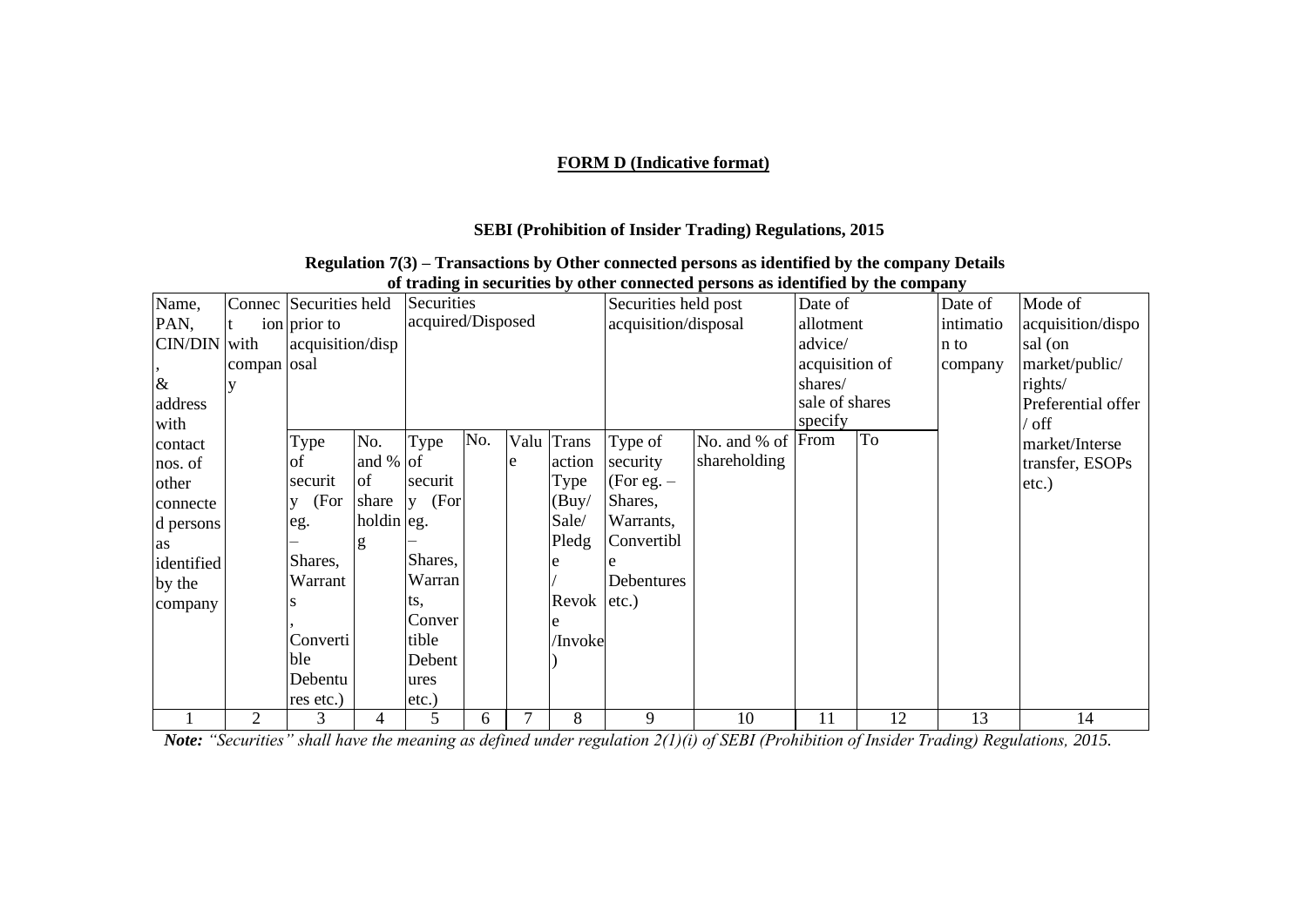Details of trading in derivatives by other connected persons as identified by the Company

|         | Exchange on which the<br>trade was executed |                |                                                                      |    |      |  |
|---------|---------------------------------------------|----------------|----------------------------------------------------------------------|----|------|--|
| Type of | Contract                                    | Buy            |                                                                      |    | Sell |  |
| Contrac | specifications                              | Notional Value | Number of units Notional Value<br>$\arccos \frac{*}{*}$ lot<br>size) |    |      |  |
|         |                                             |                | l8                                                                   | 19 | 20   |  |

*Note: In case of Options, notional value shall be calculated based on premium plus strike price of options.*

Name: Signature: Place